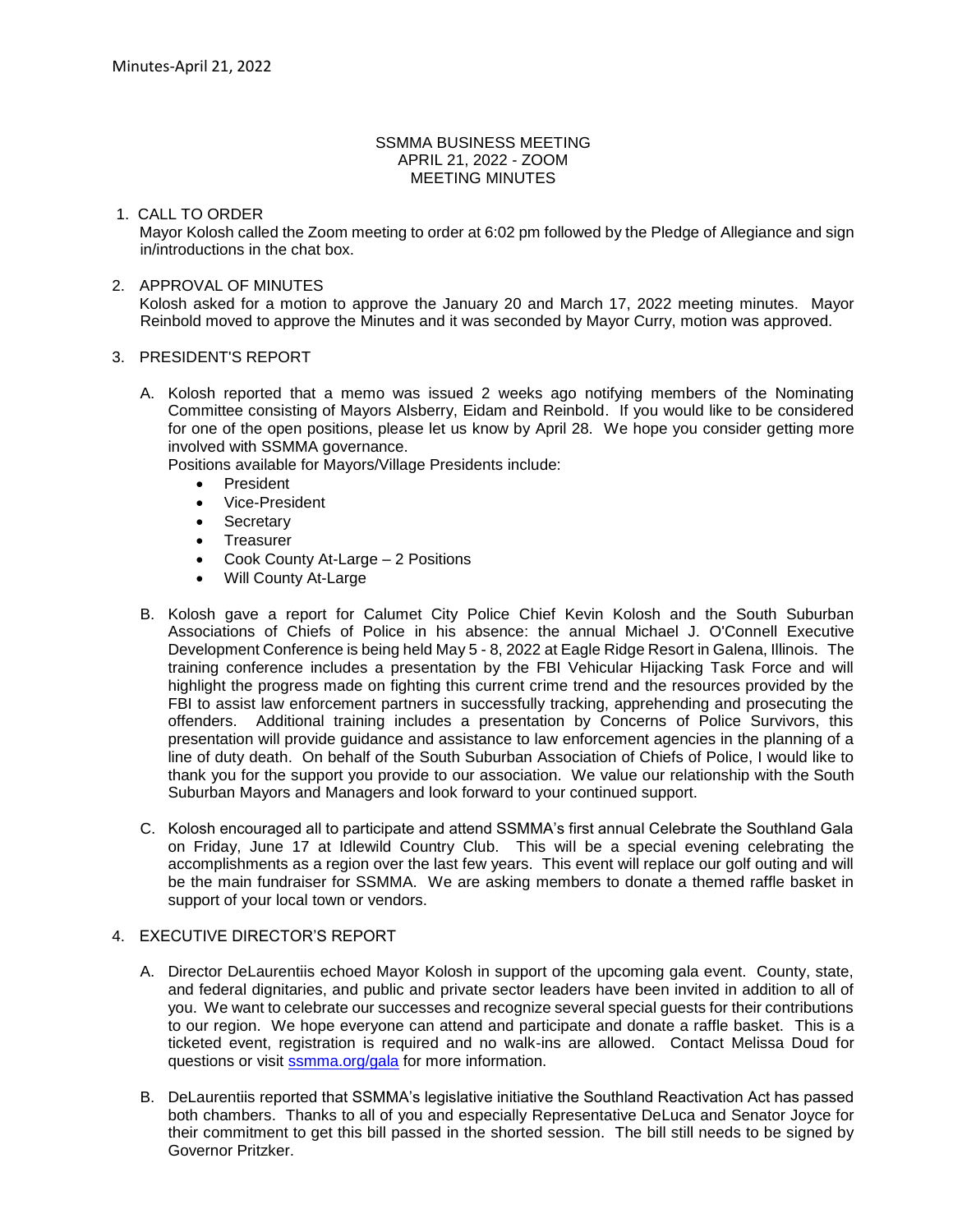Some key points:

- Creates a tax abatement incentive to property developers who purchase commercial and industrial property in the Southland.
- Targets commercial and industrial properties that have shown a clear pattern of economic stagnation or decline of real estate taxes as a result of depressed conditions.
- Property must be located in Bloom, Bremen, Calumet, Rich, Thornton or Worth Townships in Cook County.
- Identified qualifying properties would be assessed at 50% of the last known equalized assessed value.
- For the 1<sup>st</sup> year, a certified property's aggregate tax bill liability for the property cannot exceed \$100,000.
- Discounts on the liability would decrease gradually but continue for a total of 12 years.

The information/fact sheet can be found on our website and information sessions will begin in May. Stay tuned for more details that will be emailed to municipal members.

C. DeLaurentiis reported that ARPA reporting sessions are scheduled for April 25 and 26. You may ask questions or listen to the dialog. The ARPA report is due April 30.

GIS Consortium members or CDBG eligible communities are eligible for direct GIS technical assistance. SSMMA's website has plug and play tools and apps and will schedule a training in June. Apps created by staff include Abandonment, Cannabis viewer and soon to be Southland Reactivation viewer.

D. Kolosh asked for a motion to approve SSMMA Resolution 2022-003 Cook County CDBG application for the 2022 CDBG Planning Grant submitted last week. Mayor Eidam moved to approve Resolution 2022-003 and it was seconded by Manager Mick, motion was approved.

# 5. COMMITTEE REPORTS

# A. LEGISLATIVE COMMITTEE

Mayor Reinbold reported on the following topics:

1. The spring session had some wins and losses: The Southland Reactivation Act has passed but LGDF only had a small incremental increase not the 8% partial restoration we'd been working for. Thanks to Kristi and Anderson Legislative for the 3 year process working towards the bill. SSMMA issued a summary last week and IML has the full list on their website.

Bills that passed both chambers that may impact your municipality:

- SB 0658, TIF Contiguity/Extension Omnibus In addition to approving TIF extensions for numerous cities and villages (Chicago Heights) it also provides that parcels are also considered to be contiguous if they meet the criteria for annexation under specified provisions of the Illinois Municipal Code. Provides the changes are declarative of existing law and are retroactive with regard to pending actions. This was in relation to legal battle in Crest Hill.
- HB 1321 (Hastings), First Responder Mental Health Grants Provides that, subject to appropriation, there is created within the IDHS a First Responder Behavioral Health Grant Program to provide grants to the following recipients: units of local government; law enforcement agencies; fire protection districts; school districts, etc.
- HB 4489, GATA Applicability Amends GATA law and provides that the requirements established under the Act do not apply to awards made by the Department of Transportation to units of local government for the purposes of transportation projects utilizing state funds, federal funds or both state and federal funds.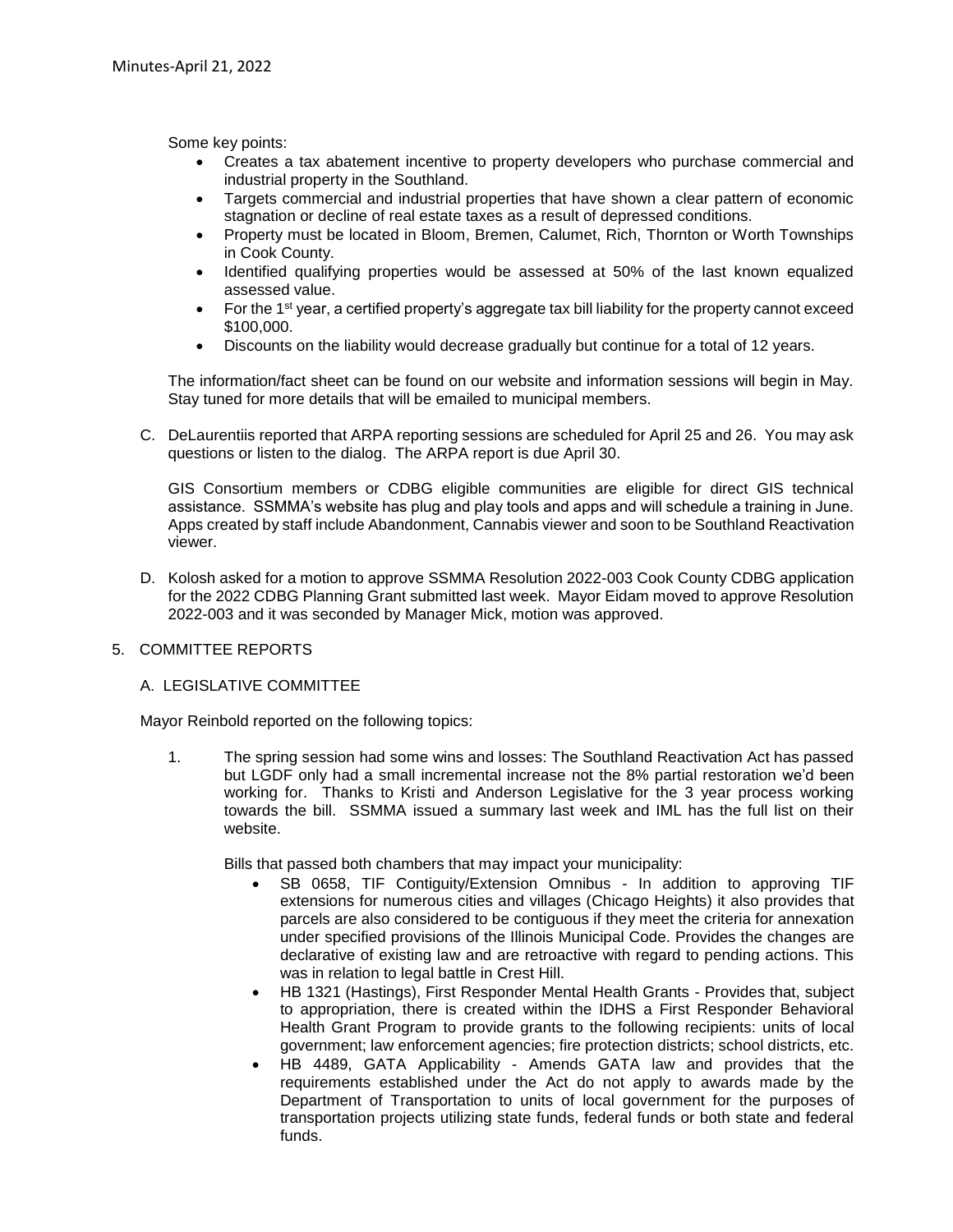- HB 5532, Land Bank Exemption Provides that notwithstanding any provision to the contrary, all properties owned and held for future development by specified entities are exempt from property taxes.
- 2. The final LGDF bill increased distribution level from 6.06% to 6.16%. It's not what we wanted but it's a start. SSMMA, COG's, the Mayors Caucus and IML will work together to develop a strategy for Veto session or the 2023 Legislative session.

There will be a committee meeting before Veto session to identify regional priorities including fighting any TIF reforms; pursing LGDF increases; internet sales tax distribution corrections; 9-1-1/9-8-8 sweeps and other unfunded mandates; advocating for the South Suburban Airport.

3. SSMMA is processing all Capital Bill Awards and Reappropriations. It seems to be mostly reappropriations but anything new will be added to the workbook and sent out once complete. It is your municipality's responsibility to know what line items/projects have been committed and start advocating with your legislators to get them funded. A discussion followed.

# B. PUBLIC SAFETY COMMITTEE

Mayor Kolosh reported on the following topics:

- 1. COVID-19 update-SSMMA region 3.61% positivity rate, up from 1.7% in March. Governor Pritzker lifted the mask mandate on public transportation, stations and airports. Each municipality can establish their own mitigations. The CDC recommends that vulnerable citizens should continue to wear masks.
- 2. As a follow up to Kristi's report on ARPA funds earlier, please join the information sessions on reporting. Unless you received more than 10 million in funds, the reporting deadline is April 30. A discussion followed.

#### C. TRANSPORTATION COMMITTEE

Mayor Einhorn and Leslie Phemister reported on the following topics:

- 1. The STP-L call for projects closed March 22, 2022. There were 50 projects submitted and will be reviewed in public comment July.
- 2. The next meeting, scheduled for May 3 has been canceled, next meeting is June 7.
- 3. The South Suburban truck route focus group will be meeting on May 19 at 10 am via Zoom.
- 4. The Local Highway Safety Improvement Program (HSIP) closes June 17 with a 90/10 match.
- 5. IDOT is accepting applications for Transit 5311 Procurement Program that provides federal funding to replace, rehabilitate and purchase ADA accessible transit and paratransit vehicles, application period March 11 – May 2.
- 6. RTA Access to Transit small scale capital projects call for projects due May 20.
- 7. The IIJA Infrastructure Investment and Jobs Act for major infrastructure projectsregional/national significance due May 23.
- 8. RISE in Illinois to spur economic recovery local and regional planning grant due May 9.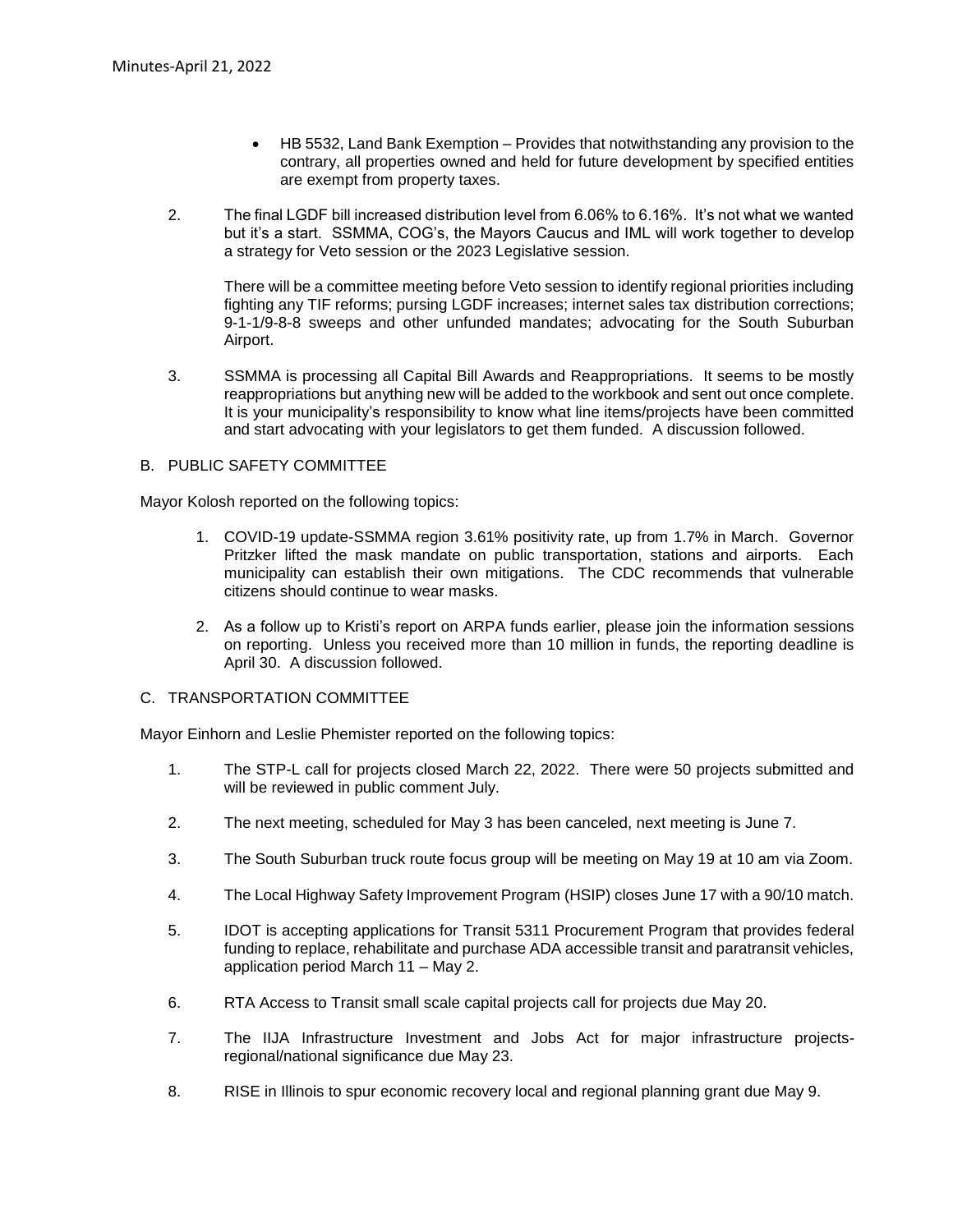# D. HOUSING COLLABORATIVE

Mayor Vanderbilt was not in attendance, Sarah Kobetis reported on the following topics:

- 1. At the last committee meeting in April, Kristi gave a presentation on the Southland Reactivation Act.
- 2. IDHA Homeowner Assistance fund is open to help homeowners with their mortgage/property tax payments due to COVID-19, applications opened April 11.
- 3. Please join us or send a proxy for the next Housing Committee meeting on June 9 at 9:00 am via Zoom.

# E. ECONOMIC DEVELOPMENT/CSEDC

Reggie Greenwood was not in attendance, Xiaofan Liu reported on the following topics:

- 1. Home Depot and SC Johnson have taken major leases in our region. We are working on a summary with more details and we will continue to promote available sites on social media with the focus on recruiting business from Florida, California and Texas.
- 2. We plan to attend the Select USA meeting this year for the US Department of Commerce to promote foreign direct investment to the US. We will join the Intersect IL team for electric vehicle usage study.
- 3. CSEDC has been awarded \$307,000 for 4343 Ascending House from Congresswoman Kelly's earmark. We will purchase computers, 3-D printers and other equipment to livestream events and the learning center.
- 4. The hiring event partnering with OAI and South Holland was held on April 14 with 320 in attendance and 700 registered online. There will be another regional job fair event on July 30 with Victory Apostolic Church.

#### 6. REGIONAL AGENCY REPORTS

Terri Winfree from the Chicago Southland Chamber of Commerce reported there is a Zoom legislative series event on May 10 with Representative Meyers-Martin and Senators Joyce and Hastings reporting on their views of the Spring Session. Terri welcomed new Prairie State College President Dr. Michael Anthony and wished him well. Please email Terri your thoughts about the Chicago Southland Fiber Network expansion as she is doing research before supporting the initiative, thank you.

# 7. OTHER

Director DeLaurentiis recognized Matthew Pittman from Senator Sims office and Commissioner Morrison's office Kathy Hilton.

Jim Garrett from the Chicago Southland Convention and Visitors Bureau commented that the Visitor's Guide will be shipped out this week. The Ukraine effort phase I helped to collect 1600 pieces of suppliesblankets, first aid kits, etc. and there are plans for a phase II effort with Amazon. Thanks to all that donated and helped. Their open house reception is June 22 in Olympia Fields. Cook County awarded 1 million dollars for distribution purposes for marketing. Also working with Will County on distribution. 75 Million dollars has been allocated to hotels for the Hotel Job Recovery Act. Worked with IL Hotel Restaurant Association for the restaurant employment stabilization act and secured 50 million dollars.